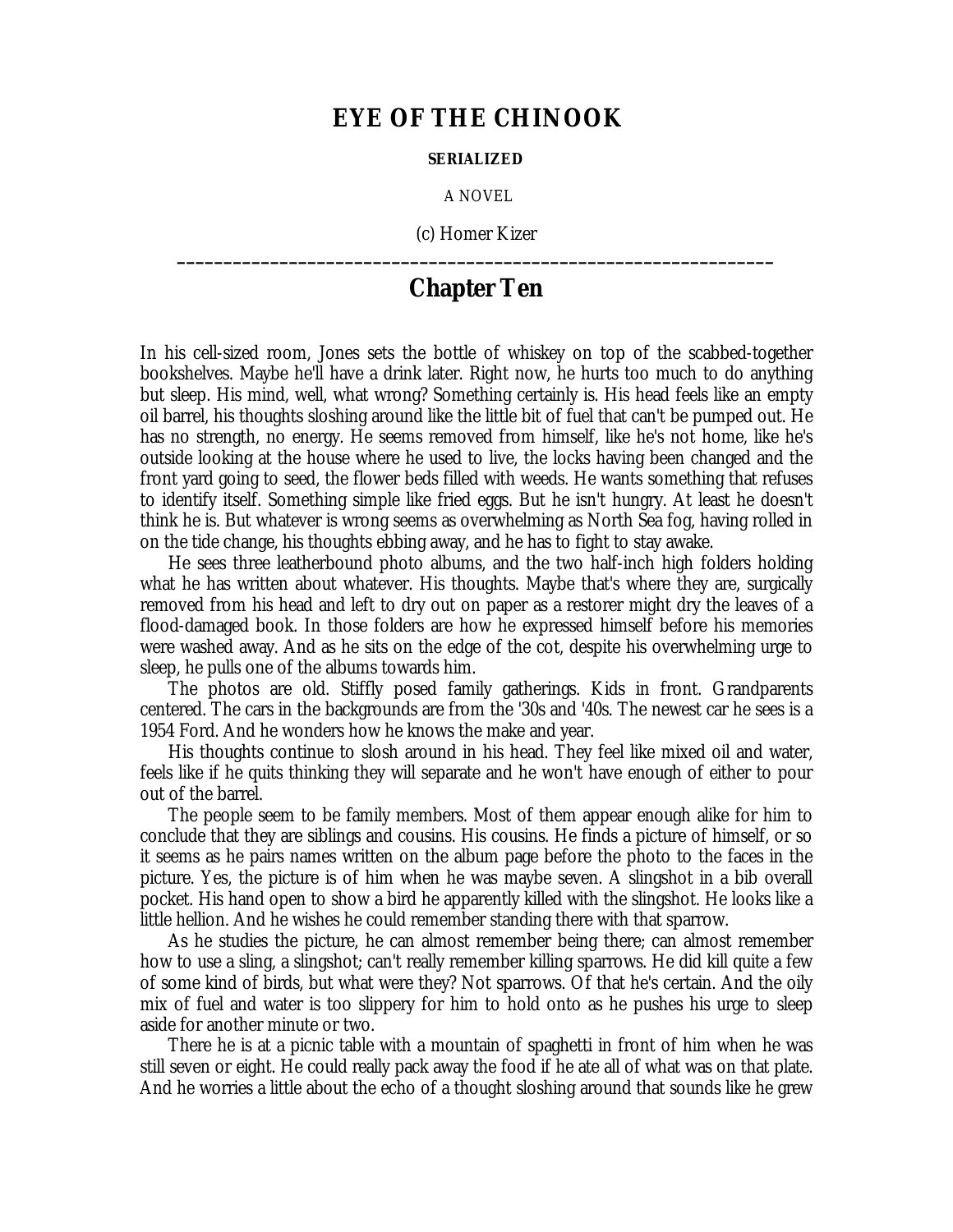up hungry. How could he be hungry if he had so much food available? Was the spaghetti a one-time affair? Is that why he took so much? And why can't he remember being himself?

Page after page, he discovers himself, what he was like, where he lived, who is older, younger, a cousin. At times, he can't hold back the tears, from frustration mostly, as he fights off sleep. He should be able to remember his dad, mom, an older brother Harry. But they aren't quite there in his memory. Almost are there. Every time he returns to a photo, he remembers more about it.

The second album shows him getting married. A honeymoon in Hawaii. Then their first house in Spenard. Erika born at home on the Peninsula. He closes his eyes and holds his hands over them. Empty hands. No memories try to escape. They're just not there for him to recall. Still, when he starts through the album again, he remembers more than he did the first time. By the time he has gone through the album five times, he remembers vaguely his honeymoon. But he can't remember why his sister-in-law lived with them, why they divorced, why he hasn't remarried, why he sold the house at Ninilchik. He can't remember so much more than he does recall, but at least he recalls a little of himself.

Yawning, sleep becoming nearly impossible to resist, he opens the third album, which is all hunting pictures. Mostly of deer. Some with very large racks. Elk maybe. And between being extremely sleepy and wanting to remember still more of his childhood, he finds he hasn't as much interest in these photos as he thought he would have.

He stands. Wondering where a bathroom is, he hobbles a step or two towards the doorway. But walking hurts too much, and he's too sleepy to stay standing so he returns to looking at the first album, more of which he remembers than when he initially looked at the pictures.

Who is Grandpa Johnson? He doesn't find any information on how he is related to this man with a rocket in his backyard, but he wants to know him more than he wants to know any of his other relatives, even his brother Harry. And barely able to focus his eyes, he sits staring at the rocket, a solid fuel missile seven, maybe eight feet tall. He sort of knows that the rocket's engine isn't placed right to handle the harmonics of the fuel burn. He suspects the rocket blew up shortly after lift off if not before.

Why do I know that? A memory that hasn't yet percolated to the surface. Perhaps.

The folders holding his writing ought to ignite from spontaneous combustion, so hot are his letters to editors up to three years ago. But he doesn't remember writing any of the letters, nor the four essays published by various newspapers and magazines. He doesn't even remember knowing the data he cites in the *Times* article; doesn't remember fishing Paxton Lake, nor catching a lake trout longer than his legs.

What happened in 1976 that caused him to quit writing? He's too sleepy to remember, but as best he can determine, he quit protesting a month before the presidential election… the Committee on which he now unknowingly serves was organized then. He bets that's why he quit. It became time for action, time to quit attracting attention, time to go underground. And all of that fire for action has been lost. If he has zeal for anything, it's for recovering his memory, recovering himself, but his urge to set everything aside and sleep is even stronger.

For a fisherman, he writes reasonably well. At least, he can spell, and he knows where commas should go some of the time.

Most of the books on the shelves are ones he doesn't recall reading. Several Bible commentaries. Evidently he knows the Scriptures, but that is knowledge presently lost to him. And he picks up a well-worn Bible and begins reading in Matthew, where it opens by itself. Nothing seems familiar so he continues scanning pages, stopping here and there to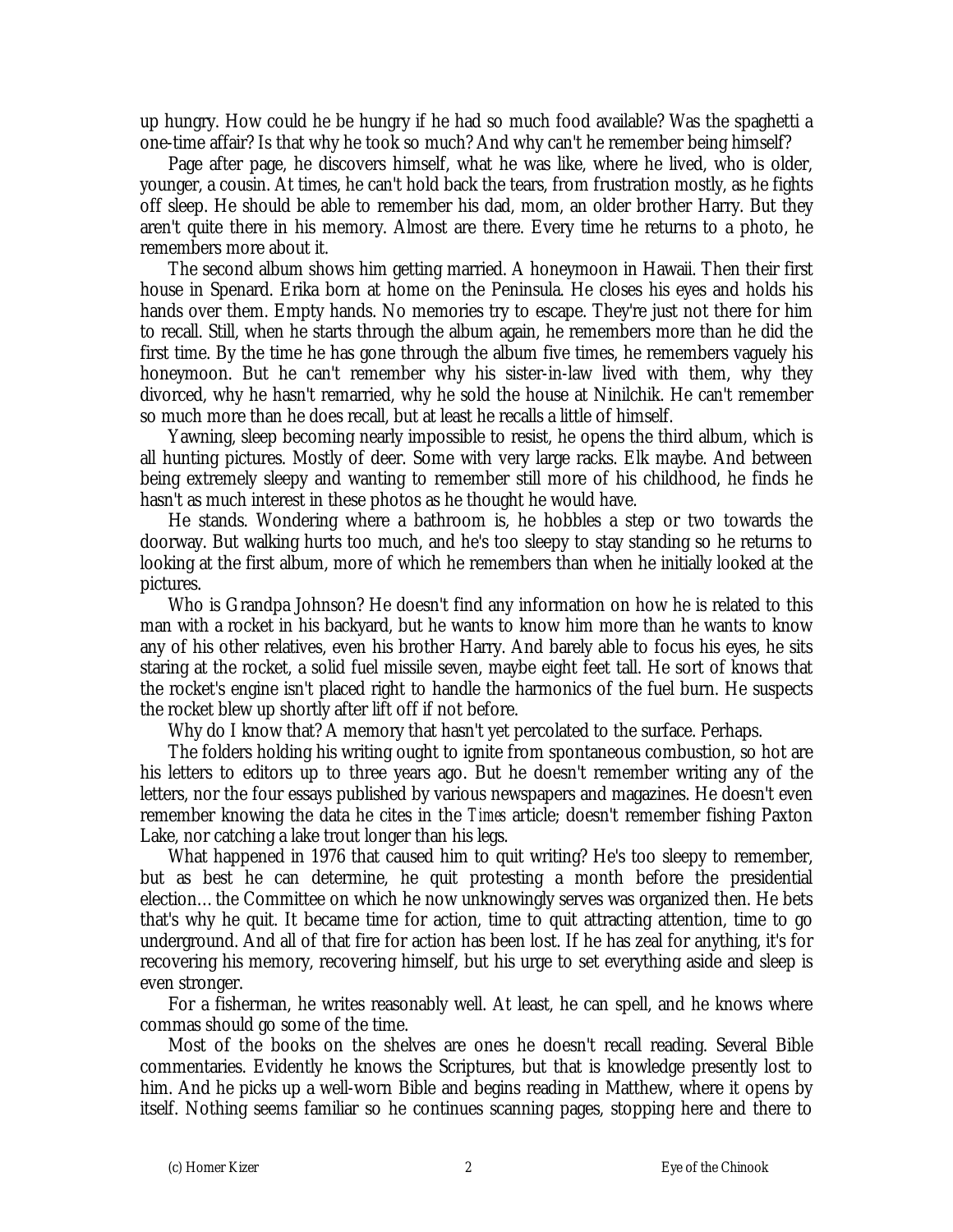read a passage in detail. He's trying to jog his memory while trying to stay awake, but nothing seems to be working. It's like he's never seen Romans before, or James. And he can't really make sense of what he reads.

"You gonna preach Sunday?" Lars asks.

He jumps back a foot. The words jolt him awake, defibrillating his thoughts as if they were wind-driven scud.

Dropping the Bible, he loses his place. He hadn't heard his friend enter the room.

"Well, you up to it? The crew's looking forward to haring you. I think it'd be what you need."

"I don't think my brain is ready for that much activity."

"Sure it is. Will be good for you. The spirit of God produces a sound mind. That's what you need right now, a healing of your mind." Lars sits in the chair. "Zoe got hold of the Outside shrink who was starting to treat you. Seems he was willing to go down to Kenai to look for you.… You wanta talk with him, see if he can help you?"

"I don't know. Maybe."

"Tell you what, I'll have Zoe talk with him. If she thinks he can help, we'll get him up here. Otherwise, we'll let him think you're on the Kenai." Lars looks at the unopened bottle of *Wild Turkey*. "You haven't changed, have you? Still don't drink. Just sit next to temptation, resisting the flesh? 'That it?"

"I don't know. Didn't have a desire to open it if that's what you mean."

"Doctors have me off everything. That damn ulcer. It isn't getting any better." Lars crosses his legs, his left leg on top of his right knee. "Maybe I'll see if some of the men want it."

"Ahh, leave it. It's not hurting anything there. I'm trying to remember what the picture reminds me of. It isn't coming to me, but it seems like it wants to, like I can almost say it without really remembering it."

"That's why you need to preach Sunday. There won't be many of us here, and we could put on a tape, but I think the inspiration of God will brings things to mind that right now are buried too deep for you to retrieve. Think it'll do you all sorts of good." Lars stands. "Tell you what, why don't you take a Scripture, say First Thessalonians 5:23, review it again, and bring the men a message. Doesn't have to be a long one. And you have everything you need there," he points to the bookshelves, "to do a study."

"I suppose." He doesn't feel any compunction to preach or to study, but evidently a part of him is deeply religious, a part that has been lost.

"Good. Now, get some sleep. We're gonna shut the generator down in," Lars checks his watch, "seven minutes."

Seven minutes don't seem to have passed before the lights go out. The building suddenly becomes very quiet. A vole gnawing a grass seed would have been heard throughout the hangar.

The thought of preaching is terrifying enough that he lies on his cot and stares into the near-total darkness, his few thoughts recoiling away from the idea of expounding a text. They huddle, instead, around the idea that he knows more of who he is. Not really. He's still a stranger to himself. Still Les Jones. Fisherman. Alaskan patriot. Wouldbe writer. Lay preacher. Still hiding out from the Federal government. Still reconstructing self from his observations of himself. Still missing the fire he read in his letters.

How is he to get out of the trap of not knowing who he is? He'd open that bottle and get drunk, except he doesn't drink. The urge is there. The behavior hasn't been. For religious